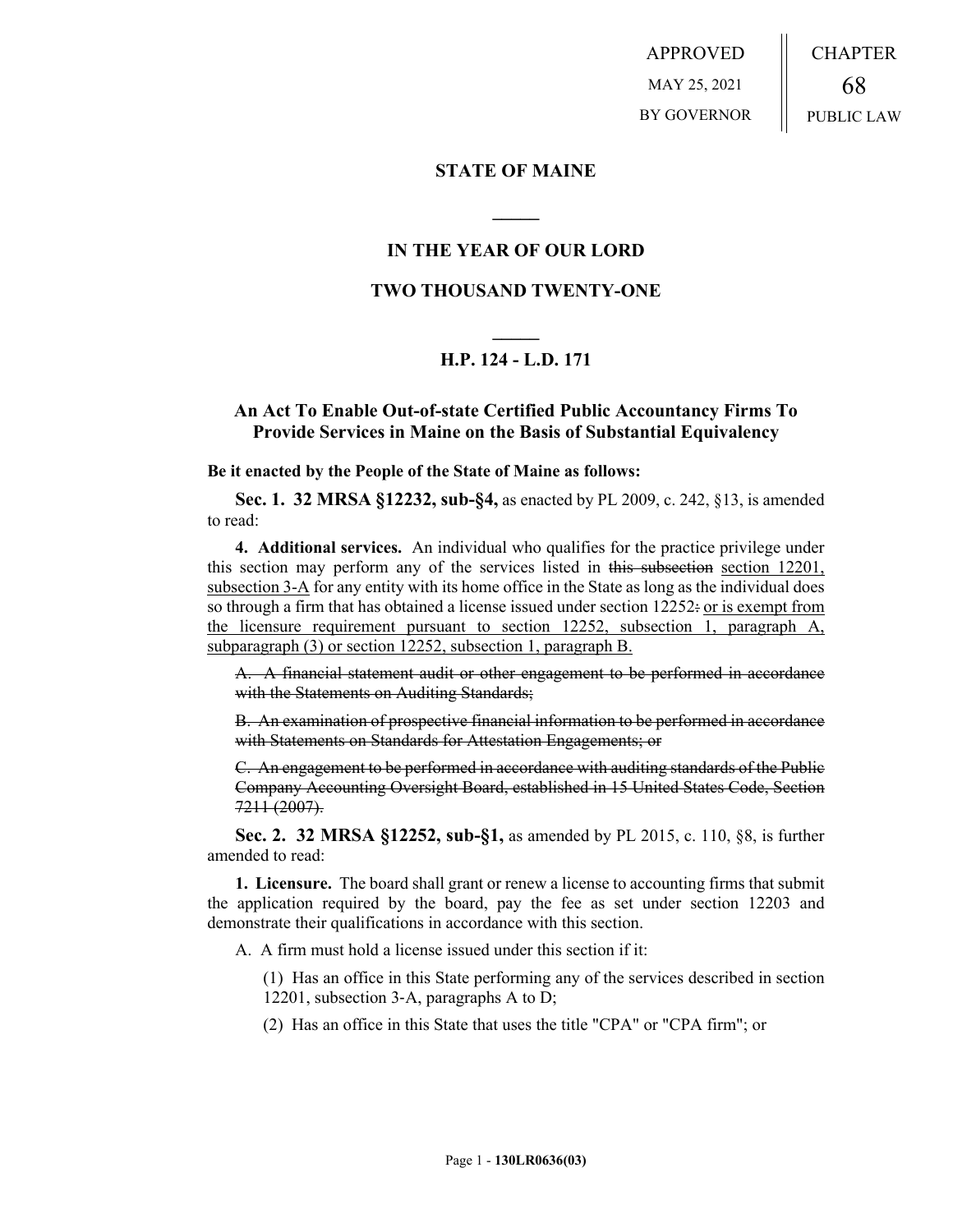(3) Does not have an office in this State but performs any of the services described in section 12201, subsection 3-A, paragraphs paragraph A, C or D for a client having its home office in this State-unless:

(a) It qualifies for a firm license pursuant to subsections 3 and 8 and it performs such services through an individual with practice privileges under section 12232; or

(b) It meets the requirements of section 12253.

B. A firm that does not have an office in this State may perform services described in section 12201, subsection 3–A, paragraph B or F for a client having its home office in this State and may use the title "CPA" or "CPA firm" without a license issued under this section only if:

(1) It qualifies for a firm license pursuant to subsections 3 and 8 and it performs such services through an individual with practice privileges under section 12232; and or

(2) It performs such services through an individual with practice privileges under section 12232.

(3) It meets the requirements of section 12253.

C. A firm that is not subject to the requirements of paragraphs A and B may perform professional services other than those described in section 12201, subsection 3‑A while using the title "CPA" or "CPA firm" in this State without a license issued under this section only if the firm meets the requirements of section 12253 or:

(1) Performs such services through an individual with practice privileges under section 12232; and

(2) Has legal authority to perform such services in the state of that individual's principal place of business.

**Sec. 3. 32 MRSA §12253** is enacted to read:

### **§12253. Accountancy firm practice without license on the basis of substantial equivalency**

**1. Substantial equivalency.** A firm with a principal place of business outside the State is presumed to have qualifications substantially equivalent to the State's requirements and has all the privileges of licensees of the State and may provide professional services in the State without the requirement to obtain a license under this section or to otherwise notify or register with the board or pay any fee if the firm:

A. Holds a valid license as a certified public accountancy firm from a state that the board has verified to be in substantial equivalence with the certified public accountancy firm licensure requirements of a national association of state boards of accountancy and standards promulgated by the American Institute of Certified Public Accountants; or

B. Holds a valid license as a certified public accountancy firm from a state that is not in substantial equivalence with the certified public accountancy firm requirements under paragraph A, but the board determines that the certified public accountancy firm's qualifications are substantially equivalent to the certified public accountancy